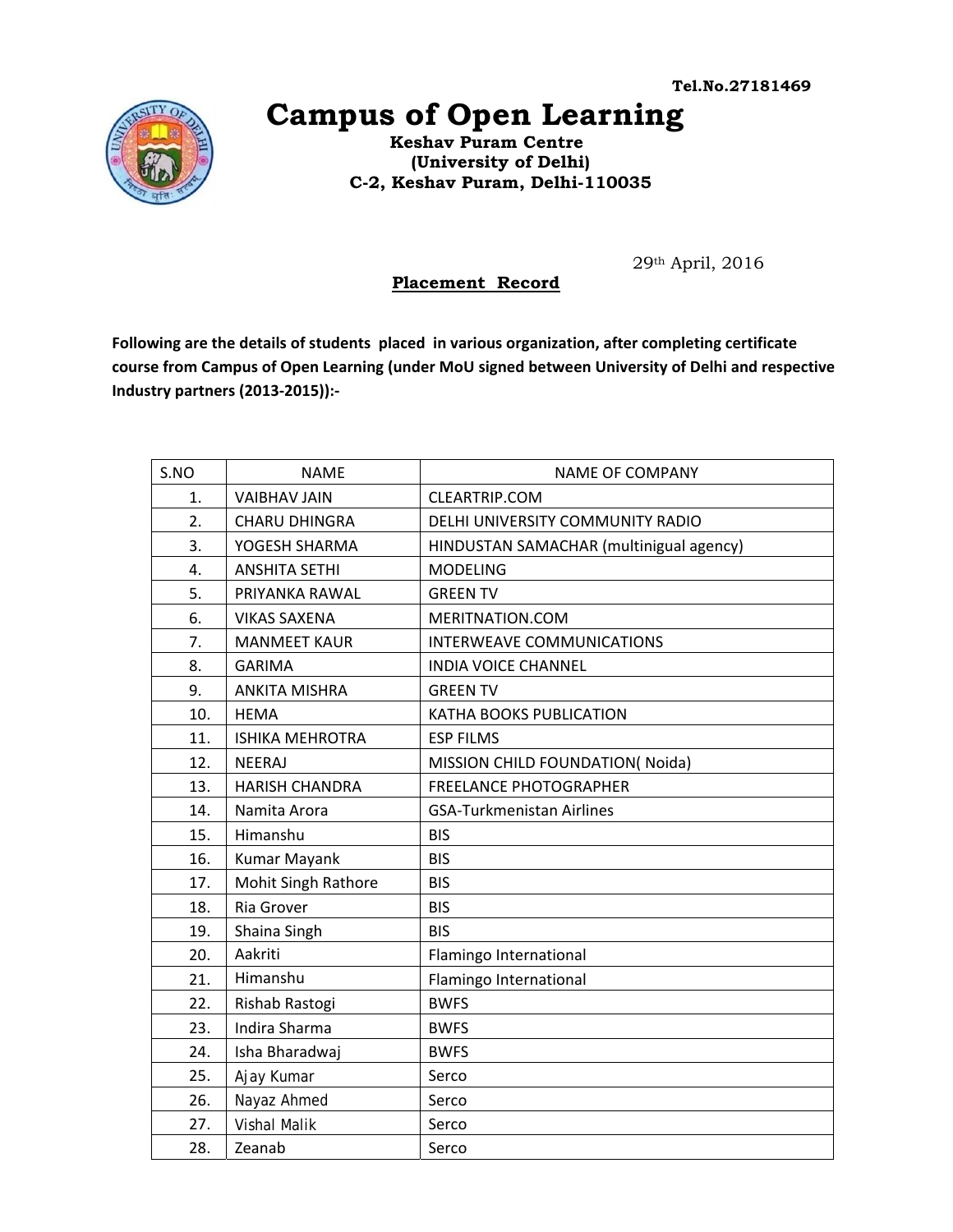| 29. | Shrishti Sharma     | Serco                                                                 |
|-----|---------------------|-----------------------------------------------------------------------|
| 30. | Ashish              | Serco                                                                 |
| 31. | Sahil Raheja        | Own Travel Agency after course                                        |
| 32. | Monika Singhal      | Working as an RJ in DUCR 90.4 MHz                                     |
|     | Zoya Zaidi          | Worked with JIA NEWS as a trainee in Programming                      |
| 33. |                     | department                                                            |
| 34. | Juhi Sharma         | Intern reporter with merinews.com                                     |
| 35. | <b>SAMEER KHAN</b>  | Acted in Two Short Films titled TULSIDAS and HONOUR<br><b>KILLING</b> |
|     | PARDEEP KUMAR       | Working in I Witness News as Assistant Producer                       |
| 36. | [PARTH]             | (Gurgaon)                                                             |
|     | <b>KAPIL VADHER</b> | Worked with DU Community Radio & All India Radio as                   |
| 37. |                     | RJ and Announcer                                                      |
| 38. | Deepika Gupta       | Working with Radio Mewat as freelancer voice over<br>artist.          |
|     | Chitra              | Worked with AIR, IGNOU Community Radio, DU CR, CNN                    |
| 39. |                     | <b>IBN</b>                                                            |
|     | Kriti               | Presented Mehfil and Manbhawan show from yuvvani,                     |
|     |                     | AIR (All India Radio) and Selected in top 30 in an RJ hunt            |
| 40. |                     | organized by 104.8 oye fm.                                            |
|     | KAJAL SHARMA        | Selected in top5 in an RJ Hunt organised by OYE                       |
| 41. |                     | FM104.8                                                               |
|     | Gayasuddin          | Done 7UP tv advertisement role played as junior Irfan                 |
| 42. |                     | Khan                                                                  |
| 43. | Pratika Gupta       | Acted in a play titled "Honour Killing"                               |
| 44. | Sachin Joshi        | THEATRE TEACHER/ACTOR with FILMS AND THEATRE<br><b>SOCIETY</b>        |
|     | Geeta Jarwal        | THEATRE Artist and associated with different theatre                  |
| 45. |                     | groups                                                                |
|     | Akhilesh Arora      | Worked in many stage plays and have also acted in some                |
| 46. |                     | serials on Zee TV                                                     |
|     | Kanisha Malhotra    | Modelled for many online portals for catalogue shoots                 |
| 47. |                     | like YEPME.com                                                        |
| 48. | Kamal sachdeva      | Genpact                                                               |
| 49. | Mohit               | Genpact                                                               |
| 50. | Rohit sharma        | Genpact                                                               |
| 51. | Shilpa              | Medscribe                                                             |
| 52. | Brijesh yadav       | Fortis                                                                |
| 53. | Sweta yadav         | Fortis                                                                |
| 54. | Gurudarshan         | Fortis                                                                |
| 55. | Poonam Thapa        | Apollo                                                                |
| 56. | Preeti              | Apollo                                                                |
| 57. | Ashutosh            | Apollo                                                                |
| 58. | Barkha              | Apollo                                                                |
| 59. | Ritika              | Apollo                                                                |
| 60. | Preeti Sharma       | Genpact                                                               |
| 61. | Roshan              | Metlife                                                               |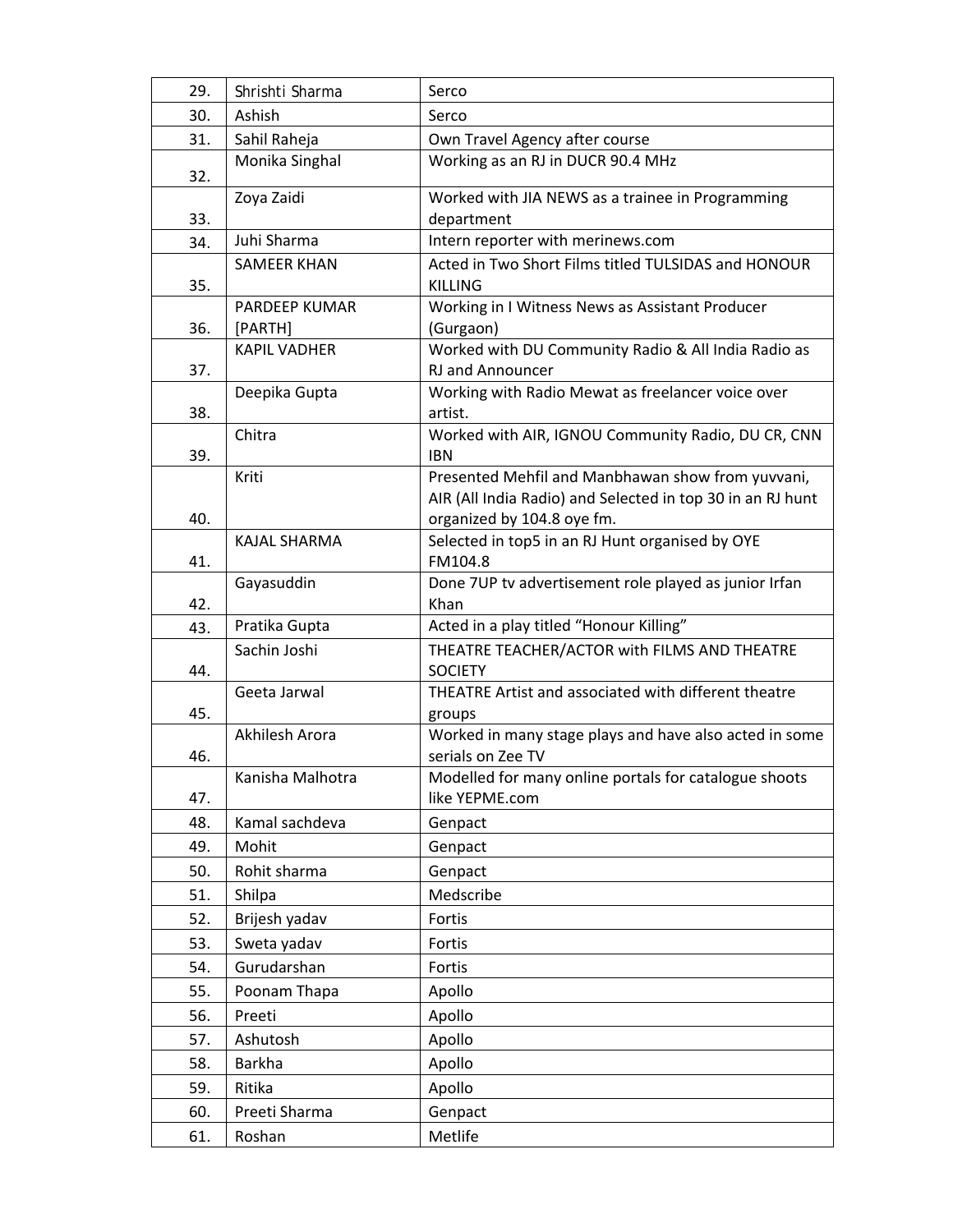| 62. | Aditi              | Tantra solutions            |
|-----|--------------------|-----------------------------|
| 63. | Anukriti           | Vodox                       |
| 64. | Anuradha           | Apollo                      |
| 65. | Anupama            | Diagnostic centre           |
| 66. | Kapil              | Vedanta Hospital            |
| 67. | <b>Bitoo Saini</b> | Vedanta Hospital            |
| 68. | Gaurav Sharma      | Insignia company            |
| 69. | Parul              | Apollo                      |
| 70. | Neela              | Fortis (chennai)            |
| 71. | Amolak             | Insignia company            |
| 72. | Sapna              | Sadhna Channel              |
| 73. | Akansha            | Clavax Technologies Pvt Ltd |
| 74. | Lakshita           | Freelance                   |
| 75. | Praveen            | Mobile News24.com           |
| 76. | Barkha             | India Place + IBN 7 Channel |
| 77. | Shafli             | Aaj Tak Channel             |
| 78. | Ankit Upadhay      | Sadhna Channel              |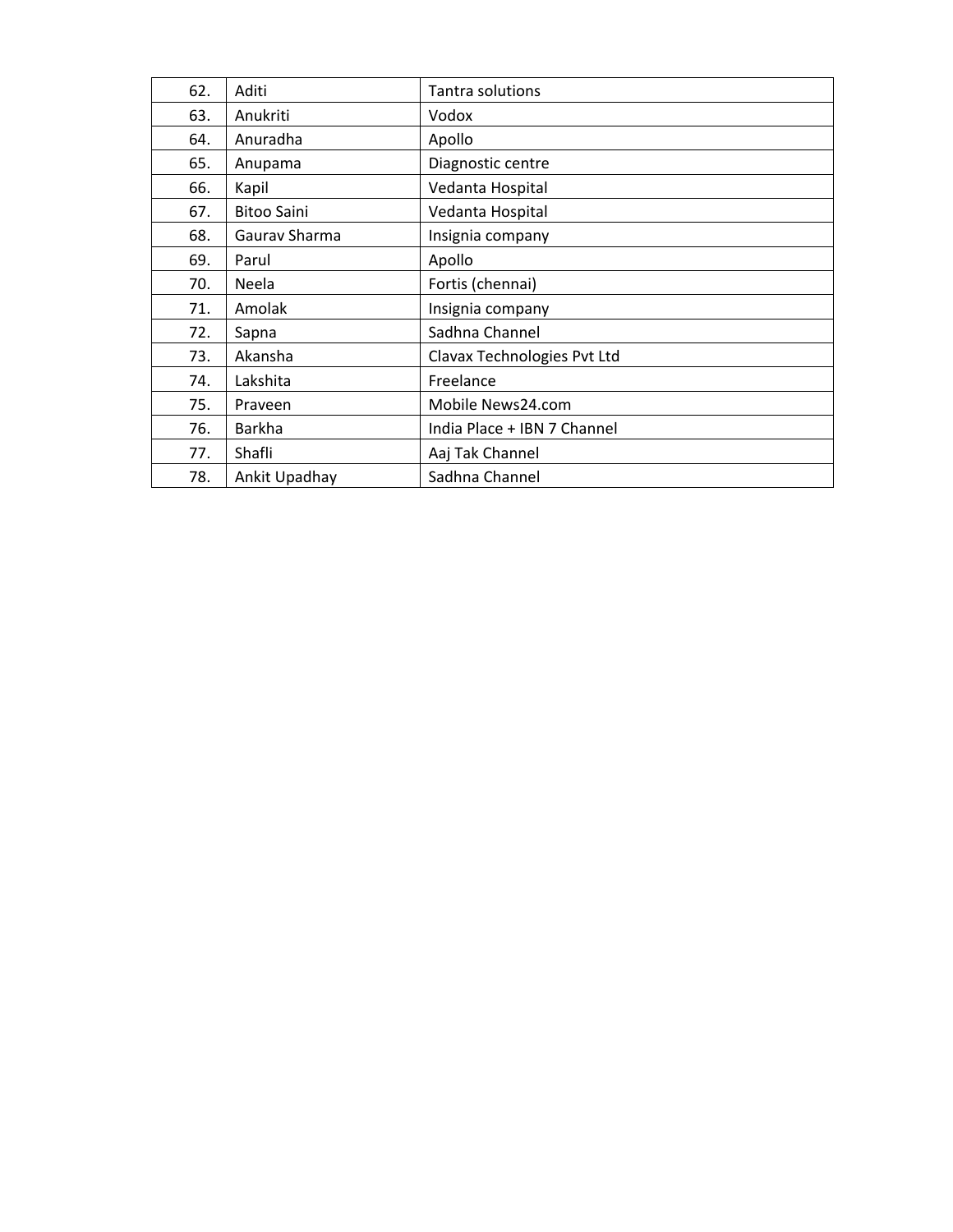

## **Campus of Open Learning**

 **Keshav Puram Centre (University of Delhi) C-2, Keshav Puram, Delhi-110035** 

29th April, 2016

**Some of renowned companies/ organization/ Universities which are providing placement to students of University of Delhi, after completion of short term professional courses from Campus of Open Learning. Apart from below listed, some of our students are working from home after completing the certificate in Medical Transcription , Web Design and Animation .** 

| S.NO | <b>NAME OF COMPANY</b>                  |
|------|-----------------------------------------|
| 1.   | <b>CLEARTRIP.COM</b>                    |
| 2.   | DELHI UNIVERSITY COMMUNITY RADIO        |
| 3.   | HINDUSTAN SAMACHAR (multinigual agency) |
| 4.   | <b>GREEN TV</b>                         |
| 5.   | MERITNATION.COM                         |
| 6.   | <b>INTERWEAVE COMMUNICATIONS</b>        |
| 7.   | <b>INDIA VOICE CHANNEL</b>              |
| 8.   | <b>KATHA BOOKS PUBLICATION</b>          |
| 9.   | <b>ESP FILMS</b>                        |
| 10.  | MISSION CHILD FOUNDATION(Noida)         |
| 11.  | <b>GSA-Turkmenistan Airlines</b>        |
| 12.  | <b>BIS</b>                              |
| 13.  | Flamingo International                  |
| 14.  | <b>BWFS</b>                             |
| 15.  | Serco                                   |
| 16.  | <b>JIA NEWS</b>                         |
| 17.  | <b>Merinews</b>                         |
| 18.  | I Witness News                          |
| 19.  | Radio Mewat                             |
| 20.  | AIR, IGNOU Community Radio              |
| 21.  | yuvvani, AIR (All India Radio)          |
| 22.  | <b>OYE FM104.8</b>                      |
| 23.  | Genpact                                 |
| 24.  | Medscribe                               |
| 25.  | Fortis                                  |
| 26.  | Apollo                                  |
| 27.  | Metlife                                 |
| 28.  | Tantra solutions                        |
| 29.  | Vodox                                   |